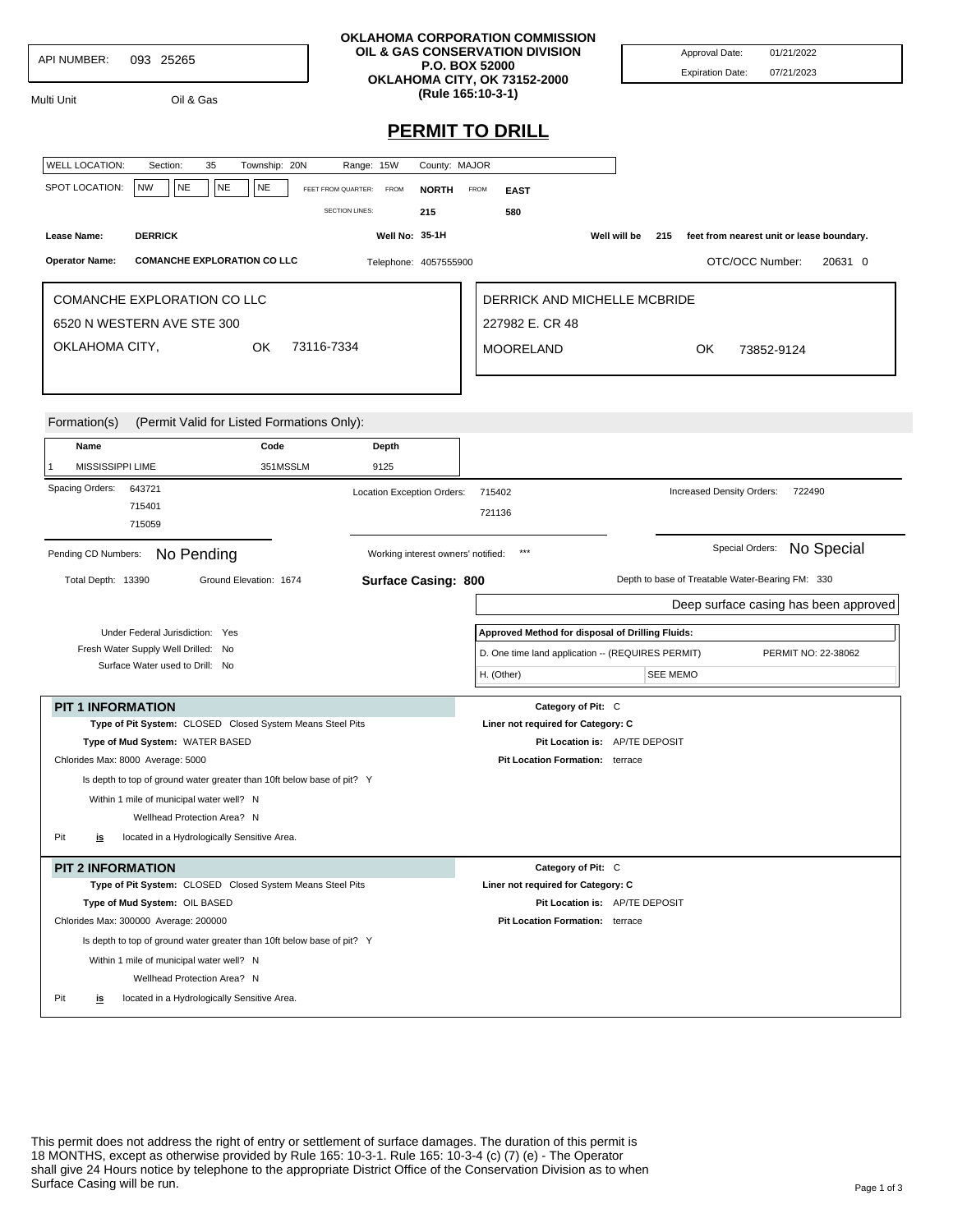| <b>MULTI UNIT HOLE 1</b>       |                                           |                            |                                    |  |
|--------------------------------|-------------------------------------------|----------------------------|------------------------------------|--|
| Section: 35<br>Township: 20N   |                                           | Range: 15W<br>Meridian: IM | Total Length: 3995                 |  |
|                                | County: MAJOR                             |                            | Measured Total Depth: 13390        |  |
| Spot Location of End Point: NW | SE SE                                     | SE<br>SE                   | True Vertical Depth: 9284          |  |
|                                | 1/4 Section Line: 605<br>Feet From: SOUTH |                            | End Point Location from            |  |
| Feet From: <b>EAST</b>         |                                           | 1/4 Section Line: 586      | Lease, Unit, or Property Line: 586 |  |
|                                |                                           |                            |                                    |  |

| <b>NOTES:</b>                           |                                                                                                                                                                                                                                                                                                                                                                                                                                                                                                                                      |
|-----------------------------------------|--------------------------------------------------------------------------------------------------------------------------------------------------------------------------------------------------------------------------------------------------------------------------------------------------------------------------------------------------------------------------------------------------------------------------------------------------------------------------------------------------------------------------------------|
| Category                                | <b>Description</b>                                                                                                                                                                                                                                                                                                                                                                                                                                                                                                                   |
| DEEP SURFACE CASING                     | [1/19/2022 - GC2] - APPROVED; NOTIFY OCC FIELD INSPECTOR IMMEDIATELY OF ANY LOSS OF<br>CIRCULATION OR FAILURE TO CIRCULATE CEMENT TO SURFACE ON ANY CONDUCTOR OR<br><b>SURFACE CASING</b>                                                                                                                                                                                                                                                                                                                                            |
| <b>IHYDRAULIC FRACTURING</b>            | [1/19/2022 - GC2] - OCC 165:10-3-10 REQUIRES:                                                                                                                                                                                                                                                                                                                                                                                                                                                                                        |
|                                         | 1) NOTICE SHALL BE GIVEN AT LEAST 5 BUSINESS DAYS PRIOR TO COMMENCEMENT OF<br>HYDRAULIC FRACTURING OPERATIONS ON A HORIZONTAL WELL TO OPERATORS PRODUCING<br>WELLS WITHIN 1 MILE OF THE COMPLETION INTERVAL OF THE SUBJECT WELL. THE NOTICE<br>TO SUCH OPERATORS SHALL CONTAIN THE INFORMATION IN FORM 6000NOO. IF THE<br>HYDRAULIC FRACTURING OPERATIONS SCHEDULE CHANGES AFTER NOTICE HAS BEEN<br>PROVIDED, RESULTING IN A DELAY OF OPERATIONS OF MORE THAN 5 DAYS FROM THE<br>INITIAL NOTICE, NEW NOTICE IS REQUIRED TO BE GIVEN; |
|                                         | 2) NOTICE WILL BE GIVEN TO THE OCC CENTRAL OFFICE AND LOCAL DISTRICT OFFICES AT<br>LEAST 48 HOURS PRIOR TO COMMENCEMENT OF HYDRAULIC FRACTURING OPERATIONS.<br>FORM 6000NHF SHALL BE USED AND IS FOUND AT THIS LINK:<br>OCCEWEB.COM/OG/OGFORMS.HTML; AND,                                                                                                                                                                                                                                                                            |
|                                         | 3) THE CHEMICAL DISCLOSURE OF HYDRAULIC FRACTURING INGREDIENTS FOR ALL WELLS IS<br>TO BE REPORTED TO FRACFOCUS WITHIN 60 DAYS AFTER THE CONCLUSION OF HYDRAULIC<br>FRACTURING OPERATIONS, FOUND AT FRACFOCUS.ORG                                                                                                                                                                                                                                                                                                                     |
| INCREASED DENSITY - 722490              | [1/21/2022 - GC2] - N2 & N2S2 35-20N-15W<br><b>X643721 MSSLM</b><br>1 WELL<br>NO OP NAME<br>12/30/2021                                                                                                                                                                                                                                                                                                                                                                                                                               |
| INTERMEDIATE CASING                     | [1/19/2022 - GC2] - DUE TO THE KNOWN POTENTIAL RISK OF ENCOUNTERING AN OVER-<br>PRESSURED ZONE IN THE MORROW SERIES IN THIS AREA, THE TECHNICAL MANAGER<br>RECOMMENDS SETTING AN INTERMEDIATE STRING OF CASING IMMEDIATELY ABOVE THE<br><b>MORROW SERIES</b>                                                                                                                                                                                                                                                                         |
| LOCATION EXCEPTION - 715402 (202001085) | [1/21/2022 - GC2] - (I.O.) N2 & N2 S2 AND S2 S2 35-20N-15W<br>X643721 MSSLM, OTHERS N2 & N2 S2 35-20N-15W<br>X715059 MSSLM, OTHERS S2 S2 35-20N-15W<br>X165:10-3-28(C)(2)(B) MSSLM MAY BE CLOSER THAN 600' TO LEO DEAN 25-1H, LEO DEAN 25-2H.<br>CAMPBELL 2015 4-26H<br>COMPL. INT. (S2 S2 35-20N-15W) NCT 165' FSL, NCT 0, NCT 560' FEL<br>COMPL. INT. (N2 & N2 S2 35-20N-15W) NCT 0' FSL, NCT 165' FNL, NCT 560' FEL<br>COMANCHE EXPLORATION COMPANY, LLC<br>11/19/2020                                                            |
| <b>LOCATION EXCEPTION - 721136</b>      | [1/21/2022 - GC2] - EXT OF TIME FOR ORDER 715402 UNTIL 11/19/2022                                                                                                                                                                                                                                                                                                                                                                                                                                                                    |
| <b>IMEMO</b>                            | [1/19/2022 - GC2] - CLOSED SYSTEM=STEEL PITS PER OPERATOR REQUEST, OBM RETURNED<br>TO VENDOR, CUTTINGS PERMITTED PER DISTRICT                                                                                                                                                                                                                                                                                                                                                                                                        |
| <b>SPACING - 643721</b>                 | [1/21/2022 - GC2] - (480)(IRR UNIT)(HOR) N2 & N2 S2 35-20N-15W<br><b>EST MSSLM, OTHERS</b><br>COMPL. INT. NCT 660' FUB<br>(COEXIST WITH PRODUCING NON-HORIZONTAL DRILLING AND SPACING UNITS)                                                                                                                                                                                                                                                                                                                                         |
| <b>SPACING - 715059</b>                 | [1/21/2022 - GC2] - (160)(IRR UNIT)(HOR) S2 S2 35-20N-15W<br>EST MSSLM, OTHERS<br>COMPL. INT. NCT 660' FUB<br>(COEXIST SP ORDER #417222/420706 MSSLM, SP ORDER # OTHERS)                                                                                                                                                                                                                                                                                                                                                             |
| SPACING - 715401 (202001084)            | [1/21/2022 - GC2] - (I.O.) N2 & N2 S2 AND S2 S2 35-20N-15W<br>EST MULTIUNIT HORIZONTAL WELL<br>X643721 MSSLM, OTHERS N2 & N2 S2 35-20N-15W<br>X715059 MSSLM, OTHERS S2 S2 35-20N-15W<br>25.5% S2 S2 35-20N-15W<br>74.5% N2 & N2 S2 35-20N-15W<br>COMANCHE EXPLORATION COMPANY, LLC<br>11/19/2020                                                                                                                                                                                                                                     |

This permit does not address the right of entry or settlement of surface damages. The duration of this permit is 18 MONTHS, except as otherwise provided by Rule 165: 10-3-1. Rule 165: 10-3-4 (c) (7) (e) - The Operator shall give 24 Hours notice by telephone to the appropriate District Office of the Conservation Division as to when Surface Casing will be run.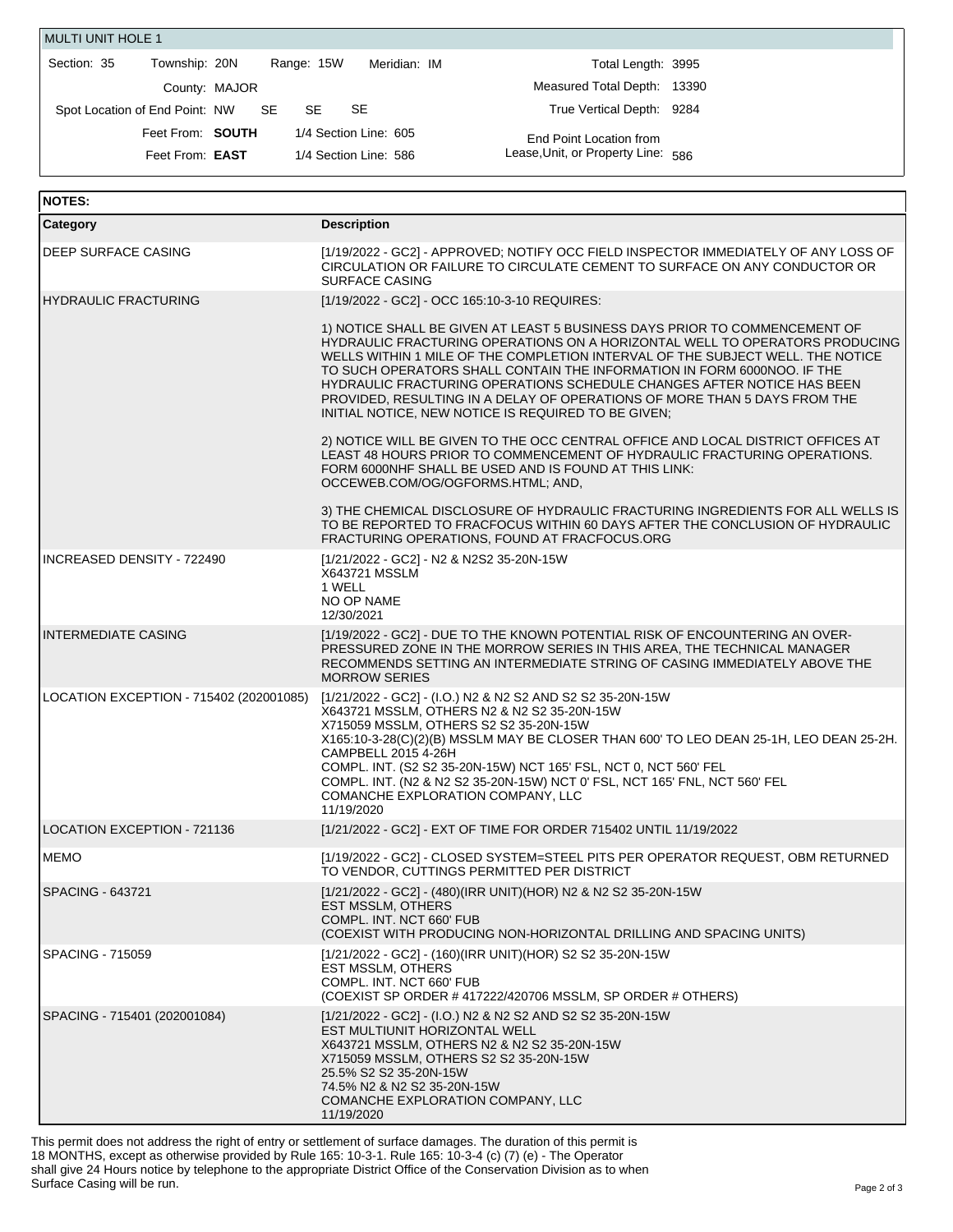This permit does not address the right of entry or settlement of surface damages. The duration of this permit is 18 MONTHS, except as otherwise provided by Rule 165: 10-3-1. Rule 165: 10-3-4 (c) (7) (e) - The Operator shall give 24 Hours notice by telephone to the appropriate District Office of the Conservation Division as to when Surface Casing will be run.